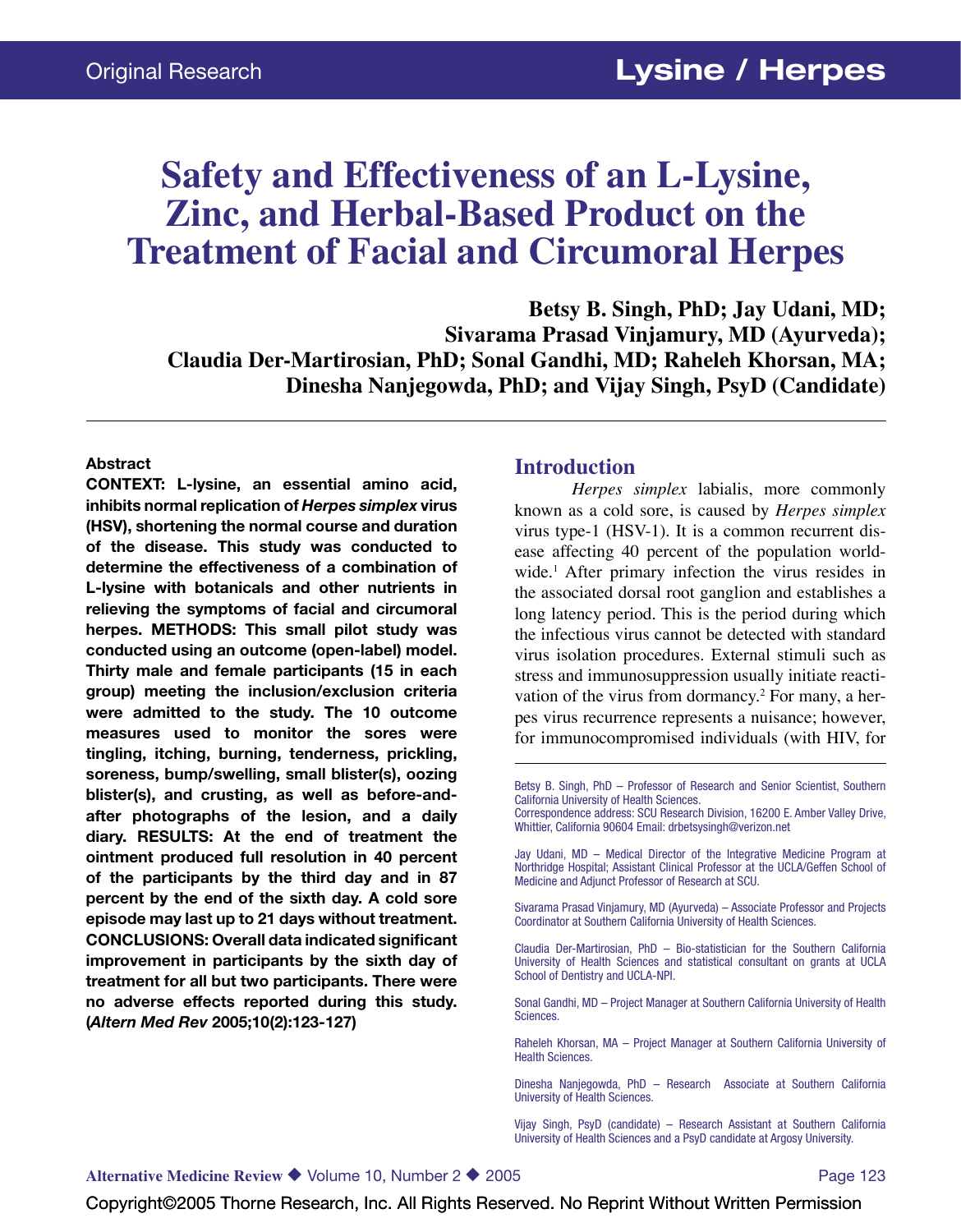example) this infection is associated with increased morbidity and mortality.3 Individuals with severe immunosuppression were excluded from participation in this study.

The virus travels along the endoneural sheath to the skin surface and causes maculopapular vesicular eruptions around the lips. The eruption is usually associated with tingling, burning, and discomfort, as well as more generalized signs and symptoms, such as nausea or fever. In general, the episode lasts 7-10 days and is completely healed without intervention within 21 days.<sup>4</sup> These factors necessitate treatment of the lesion as they can cause interference with eating and speaking, and also have a psychosocial impact.

The essential amino acid, L-lysine, has been shown to inhibit normal replication of HSV, shortening the course and duration of the disease. When a topical application of crystalline L-lysine on cutaneous HSV inoculations and subsequent dorsal root ganglia infection was studied in male Hartly guinea pigs, L-lysine-treated skin remained clinically normal; whereas, untreated controls manifested clinical symptoms up to three days post-inoculation.<sup>5</sup> In another study performed by Griffith et al, L-lysine antagonized the viral growth-promoting action of arginine, thereby decreasing viral load *in vitro*. 6

These results are in accord with a multi-centered study in which 312-1,200 mg daily oral L-lysine in single or multiple doses to 45 patients accelerated recovery from *Herpes simplex* infection and suppressed clinical manifestations of the disease and its recurrence.7 Langeland et al also reported that *in vitro* polylysine (a homopolymer of L-lysine) blocked the binding of HSV-1 by interfering with cellular receptor function.8 Based on these data, it was postulated a lysine-based topical cream could have a positive effect on decreasing the length of time needed for circumoral herpes resolution, the signs and symptoms associated with it, and its recurrence rate. However, there are few studies on the combination of L-lysine with botanicals and other nutrients.

This study examines the effectiveness and safety of SuperLysine Plus+®, a combination of L-lysine and 16 other ingredients, in relieving the symptoms of facial and circumoral herpes.

# **Materials and Methods** *Product Description*

SuperLysine Plus+ cream, manufactured by Quantum Health, Inc., consists of L-lysine combined with zinc oxide, lithium carbonate 3X, propolis extract, calendula flower extract, echinacea flower extract, goldenseal extract, vitamins A, D, and E in an natural olive oil base, yellow beeswax, cajuput oil, tea tree oil, gum benzoin tincture, and honey. L-lysine, zinc oxide,<sup>4</sup> lithium carbonate,<sup>9,10</sup> propolis extract, $^{11}$  echinacea extract, $^{12,13}$  and other ingredients in SuperLysine Plus+ cream have been shown to be of clinical value for treating facial and circumoral herpes infection.14-17

#### *Subjects*

Overall, 120 participants from the greater Los Angeles area who reported a history of cold sores were pre-registered for the study. The first 30 pre-registered persons who met the protocol requirements and presented on baseline measurement with signs and symptoms of a cold sore consistent with HSV infection of  $\leq$  24-hours duration participated and completed the study. On-site clinicians evaluated participants to confirm the presence of facial or circumoral herpes and that the participants met all study requirements. The sample selection was based on the following inclusion criteria: (1) participant had signs and symptoms of HSV infection and presented within 24 hours to the Southern California University of Health Sciences Research Division; (2) participants were ages 18-65 years; (3) confirmation of facial or circumoral herpes lesion was completed by a clinician on site; (4) subjects expressed willingness to satisfactorily complete a patient diary for the length of the study (maximum of 21 days); (5) subjects were willing to have the presenting lesion photographed twice; and (6) subjects signed a written informed consent.

Participants were excluded from the study for any one of the following reasons: (1) history of past or present immunosuppressive condition, either due to a disease or immunosuppressive medication; (2) history of adverse effects or allergies to any Llysine-based/zinc oxide product and/or cream base containing any of the other ingredients; (3) evidence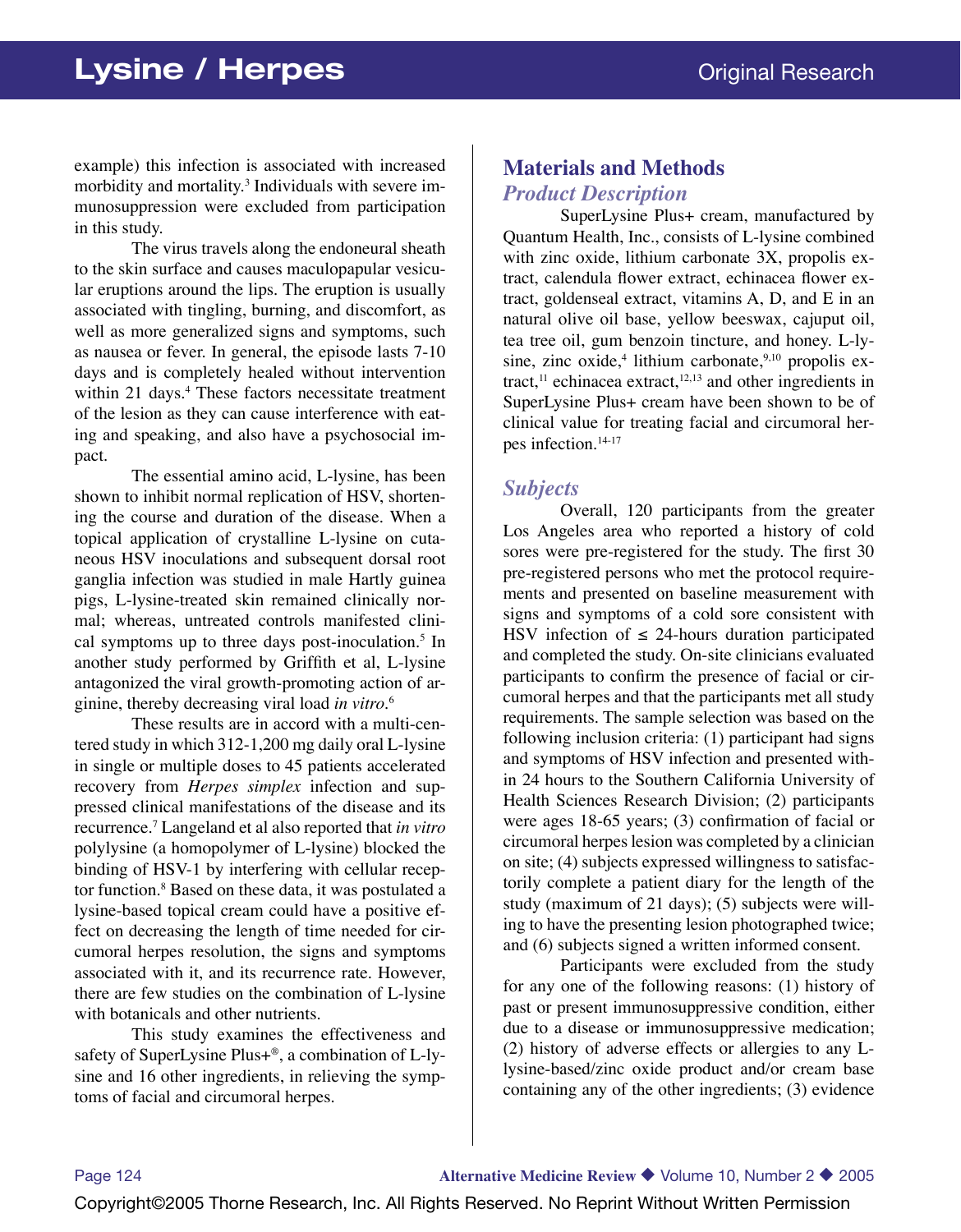of any other dermatological diagnosis; (4) signs of disseminated HSV illness; (5) history of use of oral or topical antiviral agents within 10 days of entry into the study and/or at first study visit; or (6) pregnancy or lactation.

# *Outcome Measures*

The 10 symptoms – tingling, itching, burning, tenderness, prickling, soreness, bump/swelling, small blister(s), oozing blister(s), and crusting  $-$  as well as photographs (baseline and end of study) and daily diary were used as outcome measures in this study. The study also utilized the factor of "cure" as an outcome measure to determine the healing of a cold sore. This variable refers to the complete disappearance of the lesion, not merely crusting. When there is a cure in less than four days, individuals may not experience crusting. This healing pattern is often reported in the literature as an aborted event.<sup>18</sup> In this study, those who did not experience an aborted lesion were considered cured when full crusting occurred. The daily diary monitored the cold sore symptoms on a 10-point scale (0-10), with zero being no symptom and 10 being worst symptom (example: 0=no tingling … 10=worst tingling).

## *Data Collection*

The participants had a digital photo taken of the lesion and received the initial product application on site at the time of the first visit. They were instructed to apply the lysine-based product, using a clean fingertip, over the cold sore at two-hour intervals during waking hours each day until the sore crusted or disappeared. Study recruits rated signs and symptoms in the symptom diary before reapplying the product at two-hour intervals. If a cure was declared, the patient was asked to report to the Research Division within 24 hours, and submit the diary and the balance of unused product as a compliance validation. At that time a second photo of the lesion site was taken for validation of effectiveness.

**Table 1. Number of Patients Reporting Cure for each Study Day (Baseline through Day 11)**

| Dav                                                          |  |  | $0$   1   2   3   4   5   6   7   8   9   10   11 |  |  |  |
|--------------------------------------------------------------|--|--|---------------------------------------------------|--|--|--|
| Number   0   4   7  12  17  22   26   26   26   27   28   30 |  |  |                                                   |  |  |  |

#### **Results**

In this study both genders were equally represented. However, the age range for males and females was divergent; the female group had a mean age of 40 compared to a mean age of 28 for males.

Table 1 describes how many days it took for the cold sores to reach a "cure," emphasizing the number of participants who experienced a "cure" by the end of days 1, 3, and 6 of treatment. These days were chosen arbitrarily as fixed markers. Baseline was set as day 0. On the first day, four participants who reported with signs and symptoms of cold sore of less than 24 hours recorded cure. By the third day of treatment, lesions had cured in 12 participants (40%). By day 6, 26 participants (87% of sample) reported cure, and by day 11, all participants reported cure. These percentages are cumulative.

To construct the data for cold sore symptoms, any study participant who was "cured" received a value of zero for all cold sore symptoms for the remainder of the study days. As such, the data analyses reported in Table 2 are for all 30 participants. Table 2 presents data on symptoms of cold sores. Symptoms rated on a 10-point scale are the first seven items in the table. The next two items indicate the number of small and oozing blisters. The last item included in Table 2 is a constructed variable, which is the mean of symptoms 1, 3, and 4 (severity of tingling, burning, and tenderness). Results indicate a significant improvement ( $p < 0.001$ ) between baseline (0 day) and day 3 for this constructed variable. Except for the number of oozing blisters, all other symptoms showed significant improvement ( $p < 0.001$ ) by the end of the third day. Data between baseline and day 6 was also compared, and all symptoms showed improvement by the sixth day ( $p < 0.001$ ).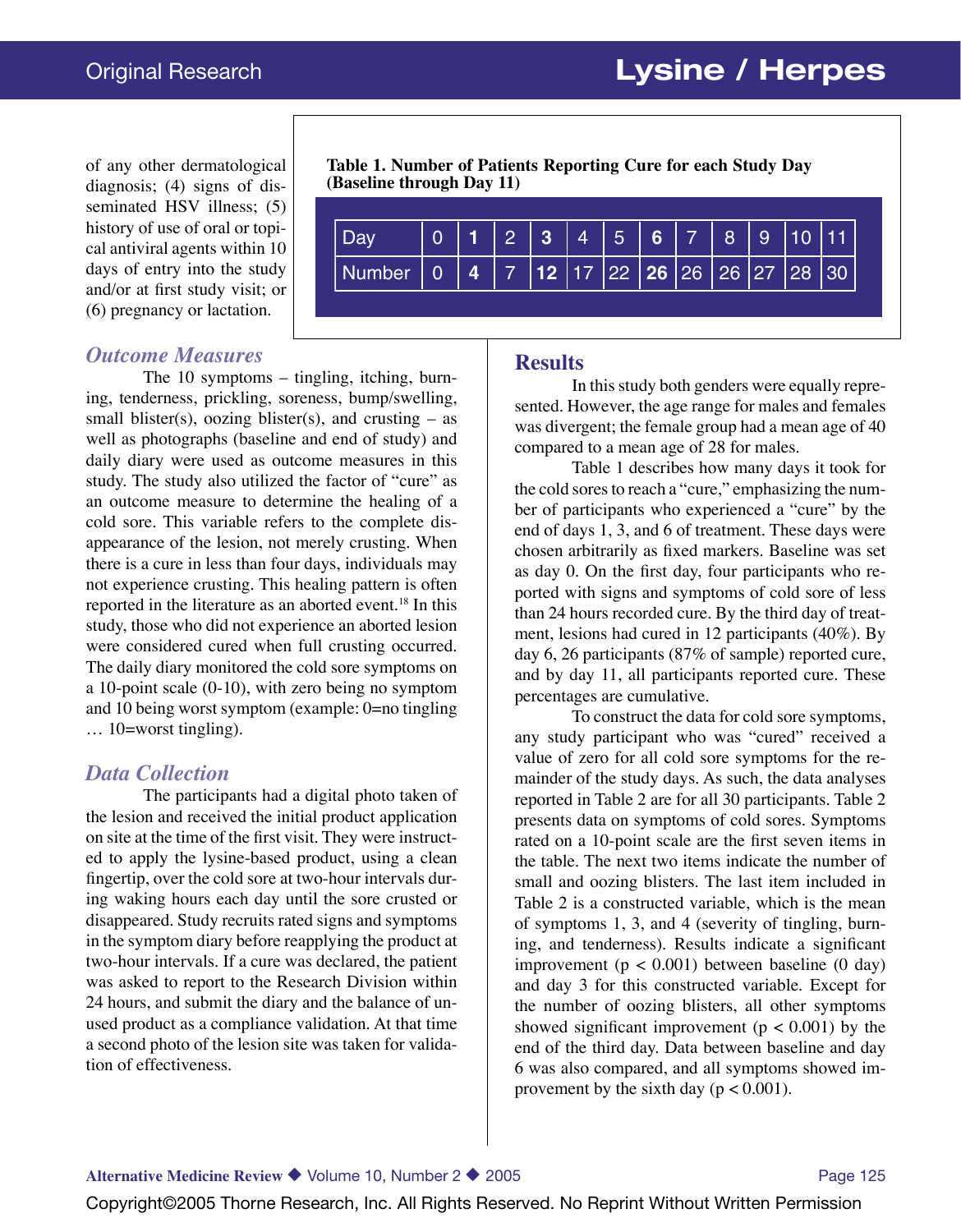**Table 2. Cold Sore Diary – Comparison Rates of Symptoms between Baseline and Days 3 and 6**

| <b>Symptom</b>                  | <b>Baseline</b><br>(Day 0) | Day 3 <sup>^</sup> | Day 6^^  |
|---------------------------------|----------------------------|--------------------|----------|
| Tingling $\overline{(T)}$       | 3.90                       | $1.00*$            | $0^*$    |
| Itching                         | 2.63                       | $0.87*$            | $0^*$    |
| <b>Burning (B)</b>              | 2.97                       | $0.77*$            | $0^*$    |
| Tenderness (T)                  | 4.07                       | $1.93*$            | $0.43*$  |
| Prickling                       | 2.57                       | $0.60*$            | $0^*$    |
| <b>Soreness</b>                 | 3.67                       | $1.70*$            | $0.47*$  |
| <b>Bumps/Swelling</b>           | 3.93                       | $1.63*$            | $0.37*$  |
| # of small blisters             | 2.53                       | $1.20*$            | $0.17*$  |
| # of oozing blisters            | 0.93                       | $0.70$ ns          | $0^*$    |
| <b>Combined TBT</b><br>symptoms | 3.64                       | $1.24*$            | $0.15*$  |
| N                               |                            | $n = 30$           | $n = 30$ |

^ The day 3 column compares baseline to day 3.  $\sim$  The day 6 column compares baseline to day 6. \* p-values < 0.001 – based on Paired-Samples T Test. ns = not significant

### **Conclusion**

This product produced a "cure" as defined above in 40 percent of the study participants by the end of the third day, and in 87 percent of the participants by the end of the sixth day. All lesions were cured by day 11. Differences in self-reporting of the two factors concerning blister counts are likely due to the descriptors used for the symptoms: small versus oozing. No adverse events were reported during the trial period. This study only evaluated the safety and effectiveness of a single product: SuperLysine Plus+. Due to the preliminary nature of this study, a small sample size was used and therefore no definitive statements can be made. A larger, heterogeneous, double-blind, randomized, controlled clinical trial is necessary in order to definitively determine the efficacy of this product.

## **Disclosure**

This study was funded by Quantum, Inc., Eugene, OR. SuperLysine Plus+ is a licensed product of Quantum, Inc. No person in the Southern California University of Health Sciences Research Division has a financial interest in the product or the sponsoring company.